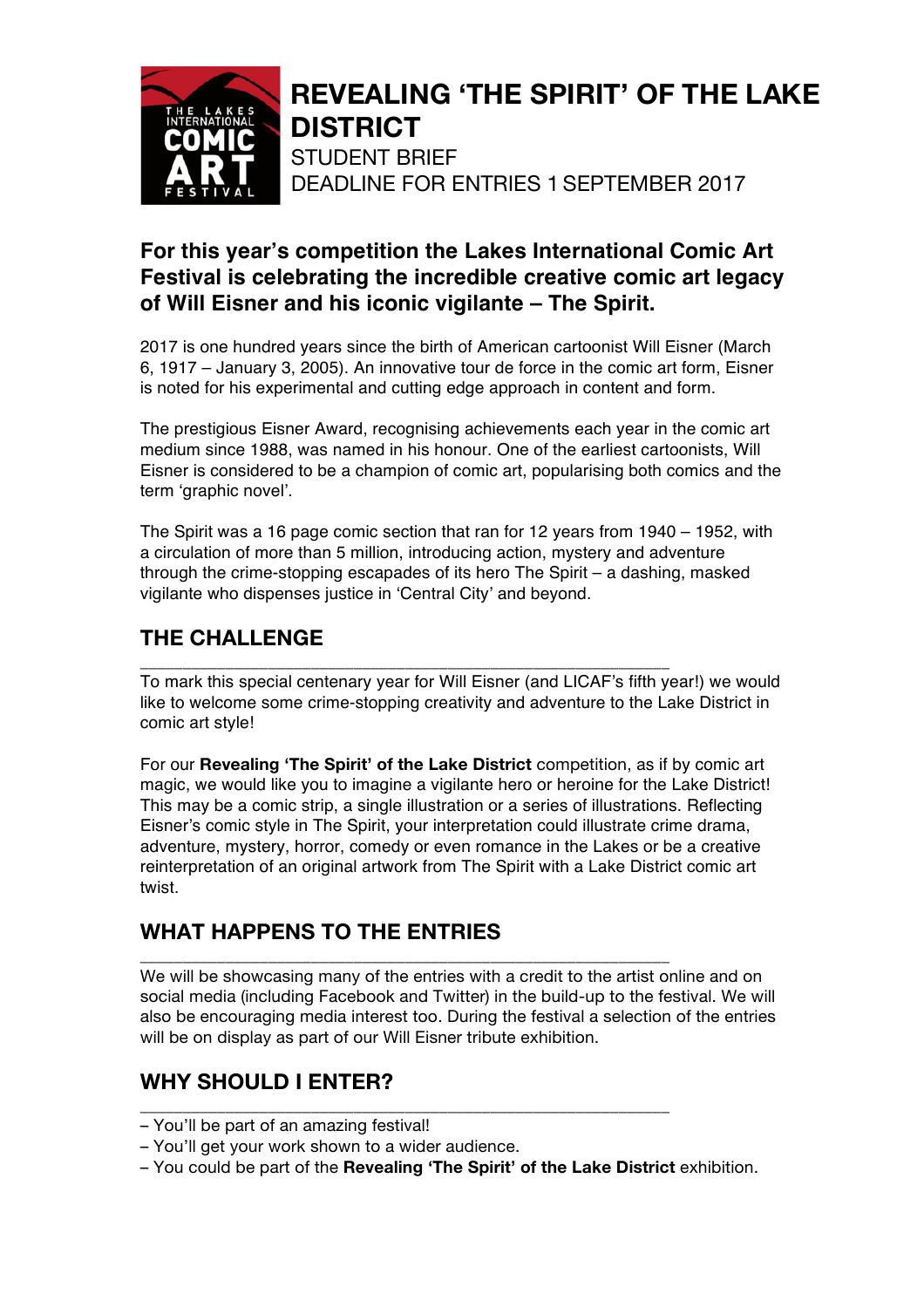- For the love of art, comics and super humans!
- And you could win a prize.

### **WHAT SHOULD I ENTER?**

We deliberately want to keep this open and not be too prescriptive. You might come up with a new character illustration, a page of a comic strip, a short illustrated story inspired by Will Eisner original comic strips of The Spirit or a design for a postcard. It really is up to you as long as it reflects the theme – **Revealing 'The Spirit' of the Lake District** – and there is a link to comic art.

**\_\_\_\_\_\_\_\_\_\_\_\_\_\_\_\_\_\_\_\_\_\_\_\_\_\_\_\_\_\_\_\_\_\_\_\_\_\_\_\_\_\_\_\_\_\_\_\_\_\_\_\_\_\_\_\_\_\_\_\_\_\_**

**\_\_\_\_\_\_\_\_\_\_\_\_\_\_\_\_\_\_\_\_\_\_\_\_\_\_\_\_\_\_\_\_\_\_\_\_\_\_\_\_\_\_\_\_\_\_\_\_\_\_\_\_\_\_\_\_\_\_\_\_\_\_**

**\_\_\_\_\_\_\_\_\_\_\_\_\_\_\_\_\_\_\_\_\_\_\_\_\_\_\_\_\_\_\_\_\_\_\_\_\_\_\_\_\_\_\_\_\_\_\_\_\_\_\_\_\_\_\_\_\_\_\_\_\_\_**

#### **WHO CAN ENTER?**

The project is for students of the arts. When you are submitting your work, please let us know the name of the school, college or University where you are a student.

#### **THE JUDGES**

The – **Revealing 'The Spirit' of the Lake District –** competition will be judged by Ian Rankin, Sean Phillips and LICAF Director Julie Tait.

**Ian Rankin** is an award-winning Scottish crime writer, best known for his Inspector Rebus novels.

**Sean Phillips** is an Eisner Award winning comic artist and founder patron of the Lakes International Comic Art Festival.

#### **PRIZES**

Check out our top prizes!

- Top 3 entries will receive VIP passes to LICAF 2017

- Top 3 entries will receive a limited edition, signed print from The Spirit of Eisner homage to Will Eisner

- First prize also includes a £50 voucher to spend online at Page 45

**\_\_\_\_\_\_\_\_\_\_\_\_\_\_\_\_\_\_\_\_\_\_\_\_\_\_\_\_\_\_\_\_\_\_\_\_\_\_\_\_\_\_\_\_\_\_\_\_\_\_\_\_\_\_\_\_\_\_\_\_\_\_**

**\_\_\_\_\_\_\_\_\_\_\_\_\_\_\_\_\_\_\_\_\_\_\_\_\_\_\_\_\_\_\_\_\_\_\_\_\_\_\_\_\_\_\_\_\_\_\_\_\_\_\_\_\_\_\_\_\_\_\_\_\_\_**

**\_\_\_\_\_\_\_\_\_\_\_\_\_\_\_\_\_\_\_\_\_\_\_\_\_\_\_\_\_\_\_\_\_\_\_\_\_\_\_\_\_\_\_\_\_\_\_\_\_\_\_\_\_\_\_\_\_\_\_\_\_\_**

#### **DEADLINE**

Please submit your entries by **1 September 2017.** We cannot accept late entries.

#### **HOW TO SUBMIT YOUR ENTRIES**

If you are sending a digital file, please provide JPEG files at 300 dpi or higher at A4 or larger.

For the exhibition we will need hi-resolution files, so please send us the best quality image you can.

We would prefer digital files, but if you are intending to send original artwork please email us first and we can arrange the details with you.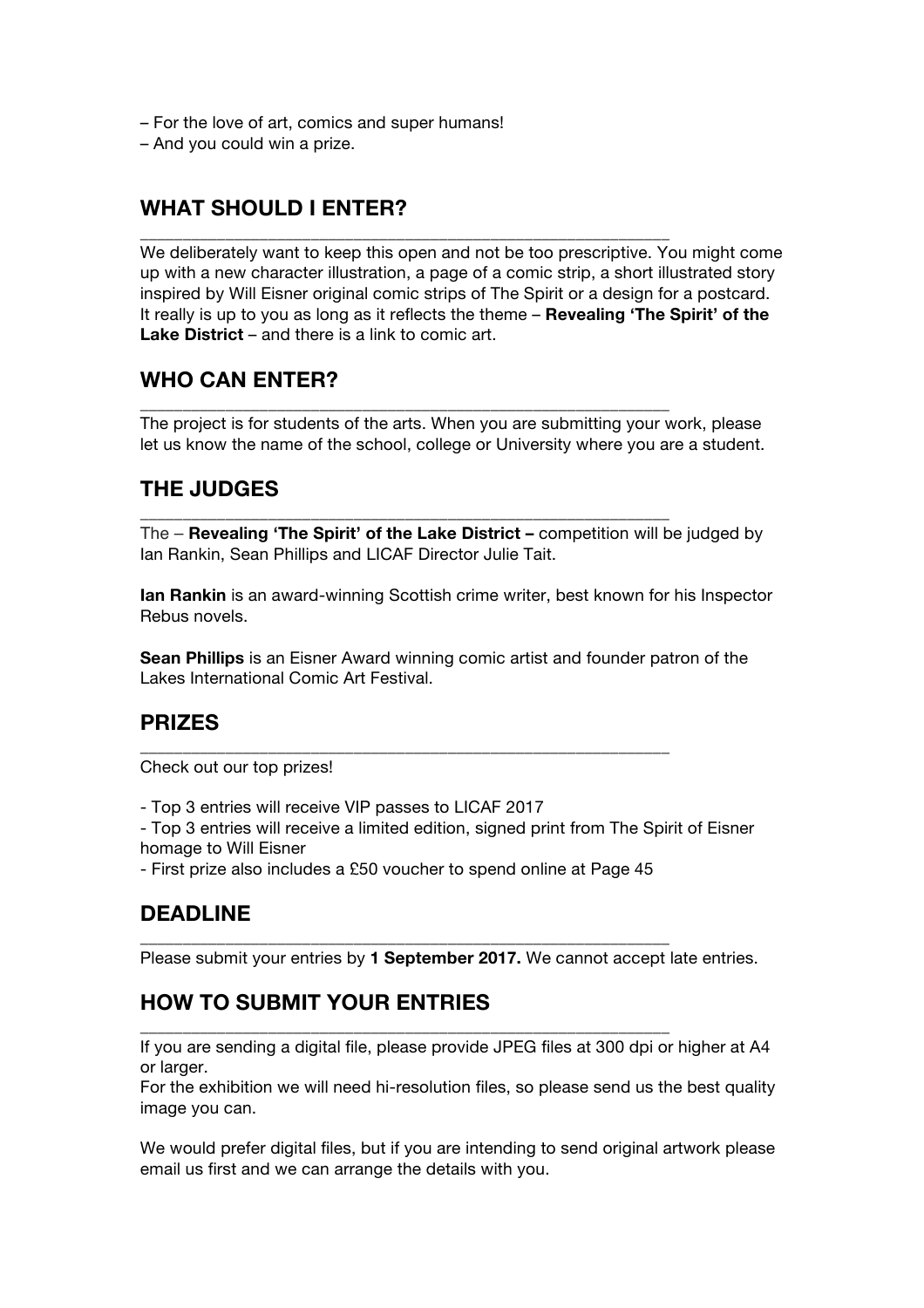#### **Please also send us the following details:**

Your full name: How we can contact you: The name of the school, college or University: Please tell us if the work has a title and how you would like your work credited:

#### **Please send your entries to jo@creativeconcern.com**

Please note the maximum file size for this email address is 10mb. If you are sending a larger file please use a large file transfer service such as We Transfer or Mail Big File.

### **COPYRIGHT AND CONDITIONS**

The copyright will obviously remain with the originator of the artwork but by sending us your work for this project you will be granting us permission to use your artwork for the promotion of this project **Revealing 'The Spirit' of the Lake District** and for the promotion of The Lakes International Comic Art Festival, a not-for-profit enterprise.

No payment will be made for any entries submitted.

**Revealing 'The Spirit' of the Lake District** is an educational, artistic project organised on a not-for-profit basis as a tribute to the talents of Will Eisner.

## **ANY QUESTIONS?**

**\_\_\_\_\_\_\_\_\_\_\_\_\_\_\_\_\_\_\_\_\_\_\_\_\_\_\_\_\_\_\_\_\_\_\_\_\_\_\_\_\_\_\_\_\_\_\_\_\_\_\_\_\_\_\_\_\_\_\_\_\_\_** If you have any questions just ask us by email jo@creativeconcern.com

**\_\_\_\_\_\_\_\_\_\_\_\_\_\_\_\_\_\_\_\_\_\_\_\_\_\_\_\_\_\_\_\_\_\_\_\_\_\_\_\_\_\_\_\_\_\_\_\_\_\_\_\_\_\_\_\_\_\_\_\_\_\_**

**\_\_\_\_\_\_\_\_\_\_\_\_\_\_\_\_\_\_\_\_\_\_\_\_\_\_\_\_\_\_\_\_\_\_\_\_\_\_\_\_\_\_\_\_\_\_\_\_\_\_\_\_\_\_\_\_\_\_\_\_\_\_**

#### **THANK YOU**

**Revealing 'The Spirit' of the Lake District** is kindly supported by the University of Cumbria.

Many thanks for your support!

#### **ABOUT LAKES INTERNATIONAL COMIC ART FESTIVAL**

**\_\_\_\_\_\_\_\_\_\_\_\_\_\_\_\_\_\_\_\_\_\_\_\_\_\_\_\_\_\_\_\_\_\_\_\_\_\_\_\_\_\_\_\_\_\_\_\_\_\_\_\_\_\_\_\_\_\_\_\_\_\_**

The fifth Lakes International Comic Art Festival will run from 13-15 October 2017 in Kendal, Cumbria, celebrating great comic art from across the world. It is the only one of its kind in the UK taking over the whole town of Kendal, on the edge of the Lake District, for a weekend.

The festival features comic artists from around the world, as well as performance, film, exhibitions, comic trails, workshops, master classes, live drawing and independent retailers and publishers. Our events programme is bursting with opportunities to get up close and personal with some of the leading comic artists and writers from across the world – see them draw, talk about their work and bring